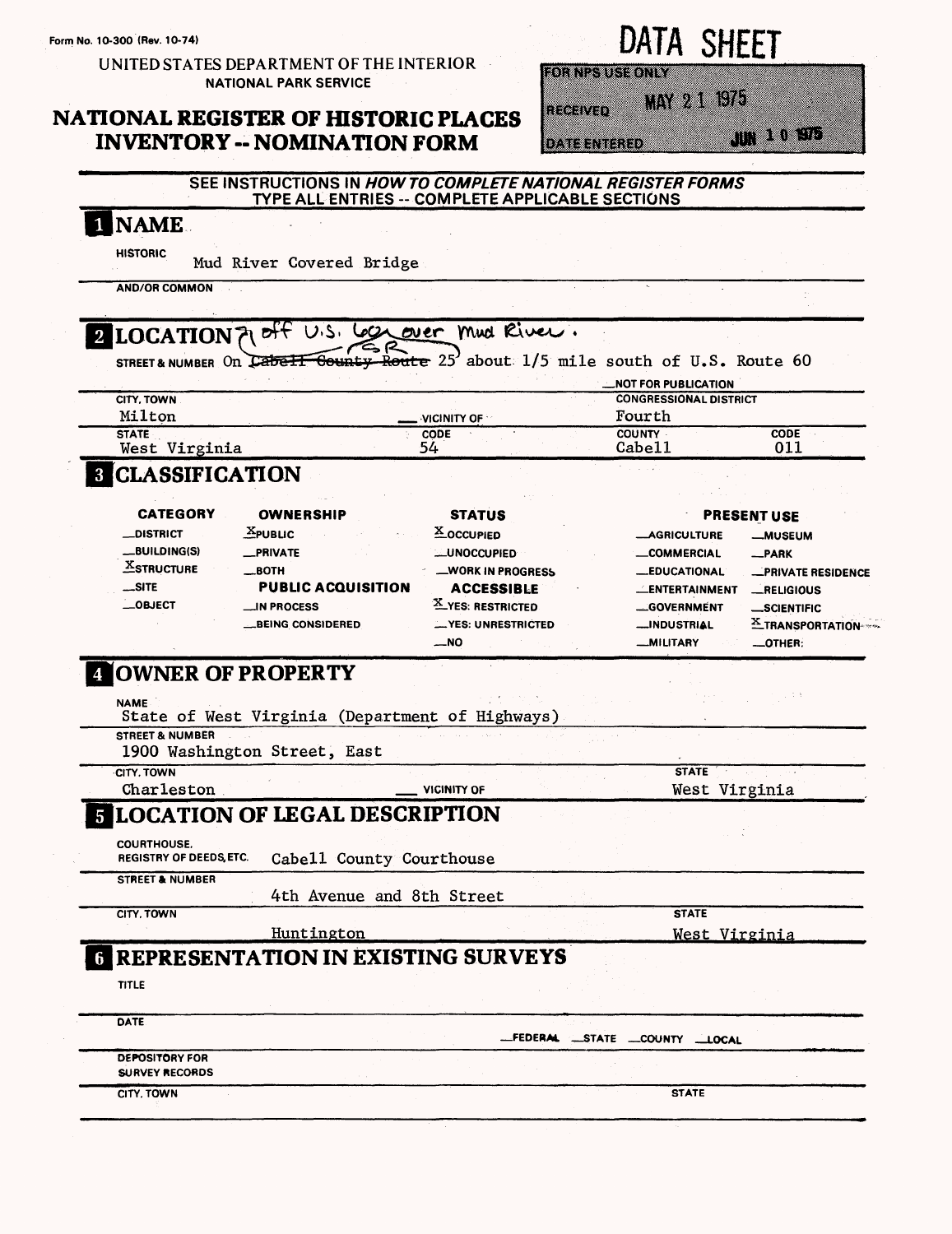# **7 DESCRIPTION**

|                                                 | <b>CONDITION</b>    | <b>CHECK ONE</b> | <b>CHECK ONE</b>       |  |
|-------------------------------------------------|---------------------|------------------|------------------------|--|
| <b>EXCELLENT</b>                                | <b>DETERIORATED</b> | __UNALTERED      | <b>X_ORIGINAL SITE</b> |  |
| $\underline{\textcolor{red}{\textbf{X}} }$ GOOD | <b>RUINS</b>        | AUTERED          | $-MOVED$<br>DATE.      |  |
| —FAIR                                           | __UNEXPOSED         |                  |                        |  |

DESCRIBE THE PRESENT AND ORIGINAL (IF KNOWN) PHYSICAL APPEARANCE

The Mud River Covered Bridge at Milton, Cabell County, is a single-span, modified Howe truss structure which has incorporated additional support through the use of a central arch. Probably constructed in the second half of the nineteenth century, the bridge now sits atop its old cut-stone abutments near the river's banks. These are complemented by the strength of steel girders placed on both the river and bank sides of the original abutments in recent years.

Structural framing of the bridge features a central arch which ties into the first and tenth "X"-shaped trusses. This slight-modification of the Howe pattern adds strength to the structure. The actual design includes double supports on either side of the iron tie-rods which Howe devised for use instead of wooden beams. The heavy supports cross at mid-point between bridge floor and roof with the "X"-pattern repeated between the'siding and the floor boards. Roof supports consist of iron rods placed about mid-way between each of the series 'of side trusses, These rods are met by wooden beams which form another " $X''$ -pattern along the roof. Siding is vertical and reaches within about one foot of the roof overhang. The roof is of cedar shakes.

From the time of its construction until 1971, the bridge apparently underwent only minor repairs. In 1971, however, the West Virginia Department of Highways, the agency responsible for maintenance, undertook the task of structural restoration at the urging of the Covered Bridge Garden Club of Milton. Care was taken not to destroy the integrity of design, and beams in need of replacement or repair were matched for size and placed in the original positions. The bridge floor is now underpinned with steel girders, and extra steel abutments have been added. New siding and a new floor were constructed. The roof supports were completely removed and a new roof built.

Although many of the bridge supports had to be replaced during renovation and the bridge was completely stripped of siding and roof, the integrity of design and location was insured. Flooring was strengthened and the astructure upgraded to handle common loads. Mud River Covered Bridge is presently in good condition and maintains its place as one of Milton's most historic structures.

The bridge is approximately 112 feet in length and 14 feet in width. Beams are of dimensions between  $6'' \times 6''$  and  $8'' \times 8''$ , and the central arch is composed of four 6" x 4" planks.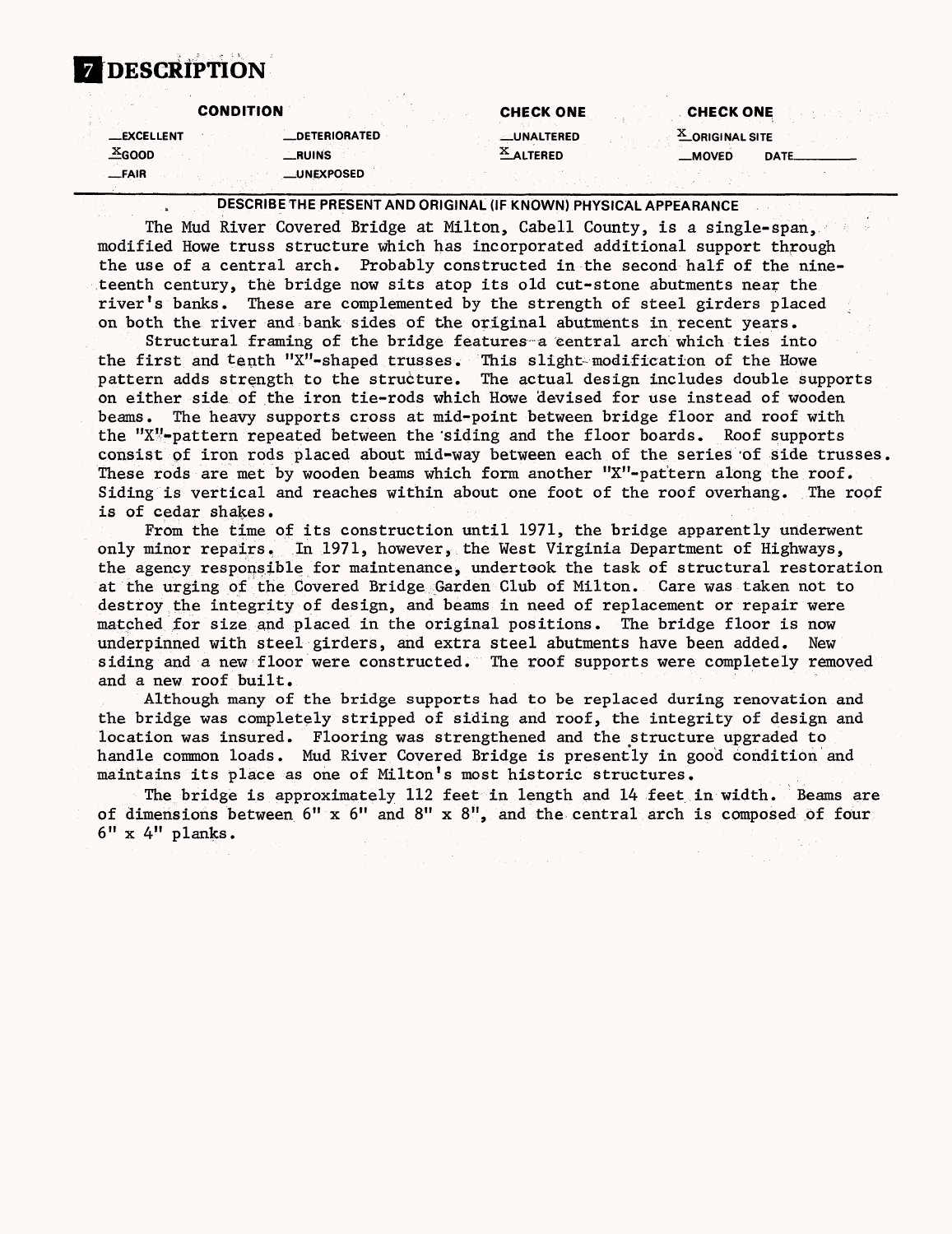## **El SIGNIFICANCE**

| $X.1800-1899$<br>$X_{1900}$ | $X$ COMMERCE<br>_COMMUNICATIONS | <b>LEXPLORATION/SETTLEMENT</b><br><b>__INDUSTRY</b><br>__INVENTION | -PHILOSOPHY<br>_POLITICS/GOVERNMENT | <b>X_TRANSPORTATION</b><br>_OTHER (SPECIFY) |
|-----------------------------|---------------------------------|--------------------------------------------------------------------|-------------------------------------|---------------------------------------------|
| $-1700 - 1799$              | $\_ART$                         | <b>X_ENGINEERING</b>                                               | $\equiv$ MUSIC                      | $\overline{\phantom{a}}$ THEATER            |
| $-1600-1699$                | $X$ ARCHITECTURE                | <b>EDUCATION</b>                                                   | _MILITARY                           | _SOCIAL/HUMANITARIAN                        |
| $-1500 - 1599$              | <b>__AGRICULTURE</b>            | <b>ECONOMICS</b>                                                   | <b>LITERATURE</b>                   | SCULPTURE                                   |
| $-1400-1499$                | __ARCHEOLOGY-HISTORIC           | <b>LONSERVATION</b>                                                | <b>LAW</b>                          | __SCIENCE                                   |
| <b>_PREHISTORIC</b>         | <b>_ARCHEOLOGY-PREHISTORIC</b>  | <b>COMMUNITY PLANNING</b>                                          | <b>LANDSCAPE ARCHITECTURE</b>       | _RELIGION                                   |
| <b>PERIOD</b>               |                                 | AREAS OF SIGNIFICANCE -- CHECK AND JUSTIFY BELOW                   |                                     |                                             |

# **SPECIFIC DATES 1875-76**

**BUILDER/ARCHITECT** 

#### **STATEMENT OF SIGNIFICANCE**

Mud River Covered Bridge stands about a century after it was constructed as a tribute to the engineering of wooden bridges and their place in the transportation network of a developing United States. The style or architecture of the structure is patterned after the innovations in the use of iron as a supporting material developed by William Howe, but this bridge uses the added strength of an arch. For a long while the commerce of the central part of Cabell County, West Virginia, depended upon this valuable link across the Mud River.

The town of Milton began growing and prospering with the coming of the Chesapeake and Ohio Railway in the early 1870s. Increased business activity required better means of transportation, so the Cabell County Court let a contract to construct a wooden bridge across the Mud River in late 1874. The local postmaster won at least part of the job of building the structure, and he and his workers brought it to completion by late 1875 or early 1876 despite high water in the spring. The bridge's prominence as a landmark became immediately clear, for when the town of Milton was incorporated in 1876, its boundary listing began "at the south side of the Milton bridge across the Mud River."

The construction was undertaken as a project of the county court. Bridge design is basically the pattern devised by William Howe about 1840, in that it incorporates the "X"-truss in wooden beams and the major vertical supports in iron tie rods rather than wood. The Mud River Bridge carries the basic style a little farther, though, for the trusses are doubled, two sets of crossbeams being placed between each set of tie rods. To provide additional strength, the structure has a wooden arch.

The Mud River Covered Bridge provided a greatly improved means of transportation and better flow of commerce in the central section of Cabell County when constructed. Even though it was built about the time of the laying of the Chesapeake and Ohio Railway through the area when the long distance traffic from east and west on the old James River and Kanawha Turnpike was much diminished, it facilitated the movement of goods and people to the railroad depots and around the surrounding countryside. Maintenance records from 1891 stress the importance of the structure to the area's commerce, for the county court was willing to pay \$110.09 for needed repairs. Since the bridge is located in an area of steep banks and rough terrain, fording the stream would have been difficult. Outlying farmers and townspeople alike would have appreciated the availability of such a key addition to the transportation system.

Milton, then, is privileged to have a usable covered bridge which is structurally sound and architecturally interesting. The engineering of the bridge was an advance in design and strength, for it improved the truss pattern developed by Howe with its double, "X"-shaped beams and added the support of an arch. The bridge is still an important link between the residential sections on either side of Mud River and is quite well maintained as an historic and practical attraction.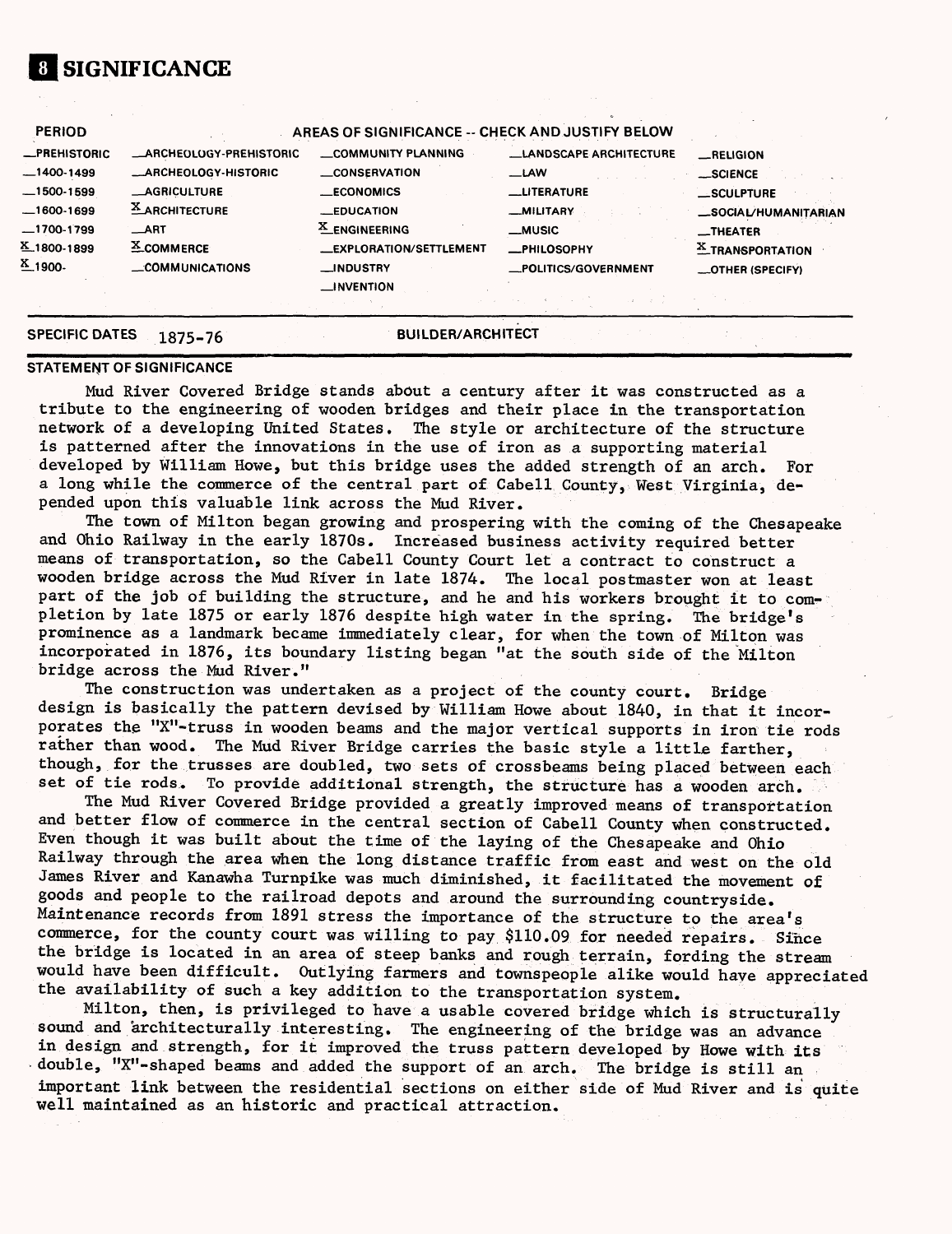| sity, Morgantown, W.Va.                                                                     |                                                                                                                                   | the West Virginia Antiquities Commission, Old Mountainlair, West Virginia Univer-<br>Auvil, Myrtle. Covered Bridges of West Virginia: Past and Present. 2nd. ed. Parsons,                                                                                     |
|---------------------------------------------------------------------------------------------|-----------------------------------------------------------------------------------------------------------------------------------|---------------------------------------------------------------------------------------------------------------------------------------------------------------------------------------------------------------------------------------------------------------|
| L876.                                                                                       | W.Va.: McClain Printing Co., 1973. (pp. 49-54)                                                                                    | Huntington (W.Va.) Advertiser, Nov. 5, 1874; July 21, 1875; Dec. 17, 1875; Jan. 13,                                                                                                                                                                           |
| <b>IDGEOGRAPHICAL DATA</b><br><b>ACREAGE OF NOMINATED PROPERTY</b><br><b>UTM REFERENCES</b> | $VTM$ $OK$<br>ぇ acre                                                                                                              |                                                                                                                                                                                                                                                               |
| [4]0,0]54,0]<br>ZONE EASTING<br>C.                                                          | 4,25,410,4,0<br><b>NORTHING</b><br><b>ZONE</b><br>D                                                                               | <b>EASTING</b><br><b>NORTHING</b>                                                                                                                                                                                                                             |
| <b>VERBAL BOUNDARY DESCRIPTION</b>                                                          |                                                                                                                                   |                                                                                                                                                                                                                                                               |
|                                                                                             |                                                                                                                                   |                                                                                                                                                                                                                                                               |
|                                                                                             |                                                                                                                                   |                                                                                                                                                                                                                                                               |
|                                                                                             |                                                                                                                                   |                                                                                                                                                                                                                                                               |
|                                                                                             |                                                                                                                                   | LIST ALL STATES AND COUNTIES FOR PROPERTIES OVERLAPPING STATE OR COUNTY BOUNDARIES                                                                                                                                                                            |
| <b>STATE</b>                                                                                | <b>CODE</b><br><b>COUNTY</b>                                                                                                      | <b>CODE</b>                                                                                                                                                                                                                                                   |
| <b>STATE</b>                                                                                | CODE<br><b>COUNTY</b>                                                                                                             | <b>CODE</b>                                                                                                                                                                                                                                                   |
| <b>LIFORM PREPARED BY</b><br>NAME / TITLE<br>James E. Harding, Research Analyst             |                                                                                                                                   |                                                                                                                                                                                                                                                               |
|                                                                                             |                                                                                                                                   |                                                                                                                                                                                                                                                               |
| <b>ORGANIZATION</b>                                                                         |                                                                                                                                   | <b>DATE</b>                                                                                                                                                                                                                                                   |
| West Virginia Antiquities Commission<br><b>STREET &amp; NUMBER</b>                          |                                                                                                                                   | March 27, 1975<br><b>TELEPHONE</b>                                                                                                                                                                                                                            |
|                                                                                             | Old Mountainlair, West Virginia University                                                                                        | $(304)$ 292-1527                                                                                                                                                                                                                                              |
| <b>CITY OR TOWN</b>                                                                         |                                                                                                                                   | <b>STATE</b>                                                                                                                                                                                                                                                  |
| Morgantown                                                                                  |                                                                                                                                   | West Virginia                                                                                                                                                                                                                                                 |
|                                                                                             | THE EVALUATED SIGNIFICANCE OF THIS PROPERTY WITHIN THE STATE IS:                                                                  | <b>IZ STATE HISTORIC PRESERVATION OFFICER CERTIFICATION and the fi</b>                                                                                                                                                                                        |
| NATIONAL                                                                                    | STATE___                                                                                                                          | LOCAL 1                                                                                                                                                                                                                                                       |
| criteria and procedures set forth by the National Hark Service.                             | <b>SIGNATURE</b><br>хопа                                                                                                          | As the designated State Historic Preservation Officer for the National Historic Preservation Act of 1966 (Public Law 89-665).<br>hereby nominate this property for inclusion in the National Register and certify that it has been evaluated according to the |
|                                                                                             |                                                                                                                                   | <b>DATE</b>                                                                                                                                                                                                                                                   |
| rattu turki ta Ten                                                                          | TITLE West Virginia State Historic Preservation Officer<br>i meterkeerit vati artiisekooderi sistä olideo inimeilen karaines sier | May 19, 1975                                                                                                                                                                                                                                                  |
|                                                                                             |                                                                                                                                   | m                                                                                                                                                                                                                                                             |
| ativa                                                                                       | OREGTOR OFFICI OF ARCHIOLOGY AND HIS CHICAPTERS PARTON                                                                            | 833<br>IV.                                                                                                                                                                                                                                                    |